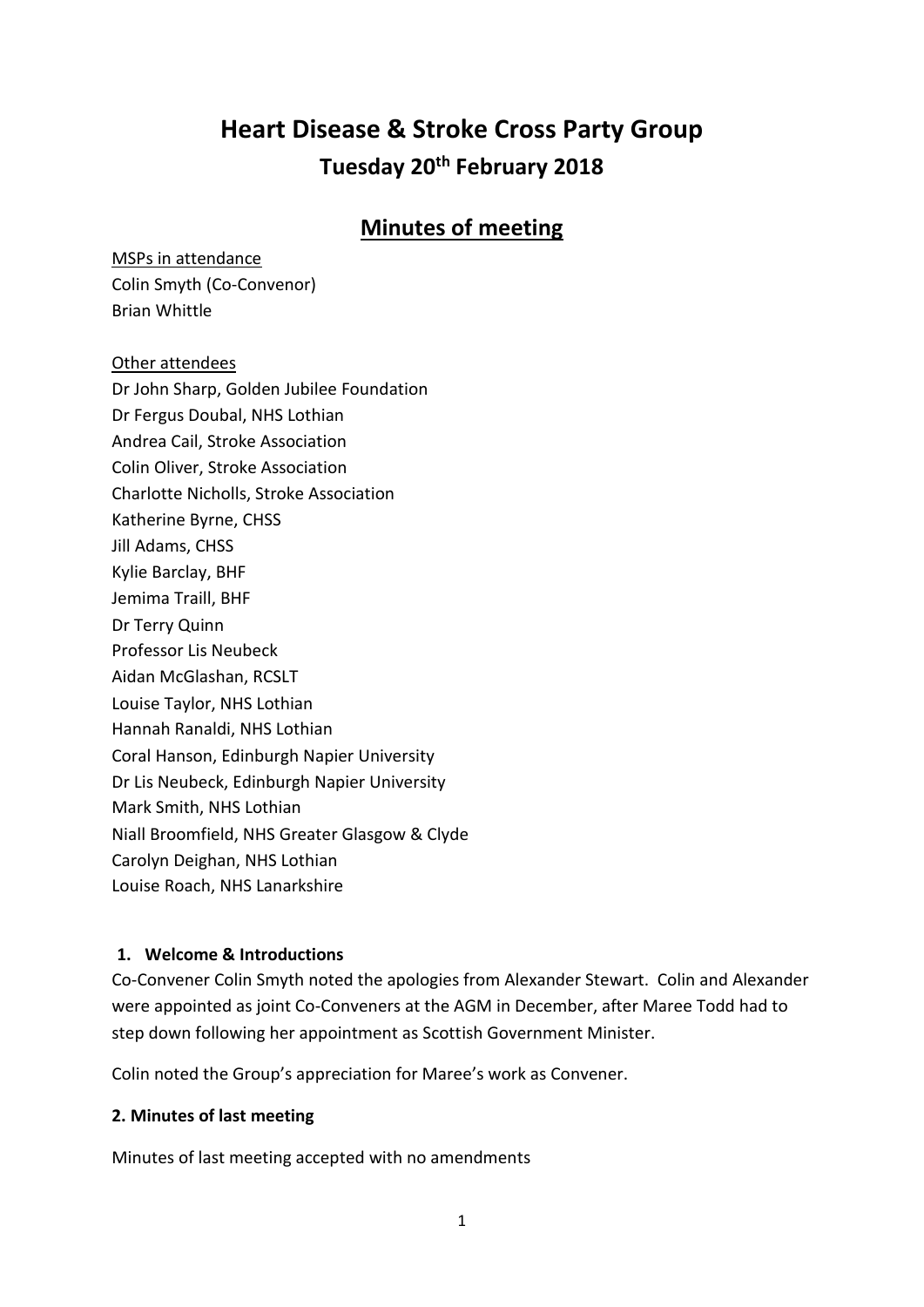### **3. Update on Atrial Fibrillation inquiry**

Colin Smyth MSP highlighted that there is due to be a debate in parliament about AF on  $1<sup>st</sup>$ March. He also highlighted that the inquiry had a successful launch, which was attended by the Minister for Public Health and Sport, Aileen Campbell MSP. Colin Smyth thanked all those who contributed to inquiry, and noted that the presiding officer attended the launch of the report and commented that it was entirely type of initiative CPGs should be driving forward.

The big challenge is to make sure that the recommendations are implemented. Kylie Barclay (BHF) gave an update on future work which included briefing MSPs ahead of the Parliamentary debate, and some further media activity.

Professor Lis Neubeck highlighted that Napier University will be running a training course for health professionals which focuses on implementing the recommendations of the report in practice.

#### **4. Topic discussion – Psychological support**

Kath Byrne showed two videos giving a patient perspective on the topic. First was a stroke association video about emotionalism, a symptom that can occur due to direct impact of stroke on the brain.

The second video was a CHSS video which highlights the anxiety of living with a heart disease and the benefit of attending support groups in dealing with this.

#### Presentations

**Dr John Sharp** – Consultant Clinical Psychologist, National Heart Failure Service.

- Dr Sharp described the situation for the Scottish Adult Congenital Service which works with adult congenital heart disease population. He pointed out that there is no psychological support for these patients and his team was inundated for requests for help and support for the congenital team.
- Explained that there are many psychosocial challenges including body image, heart focused anxiety, difficult transition in to adulthood, impaired peer relationships, employment issues, repeated trauma, pregnancy, physical activity/exercise.
- 50% of congenital patients fulfil the diagnostic criteria for mood or anxiety disorder. One in two experience extreme emotional distress.
- Those with depression have worse survival outcomes.
- Highlighted the benefits of a step care model but showed that only the very initial step of this model was available for adult congenital heart disease patients.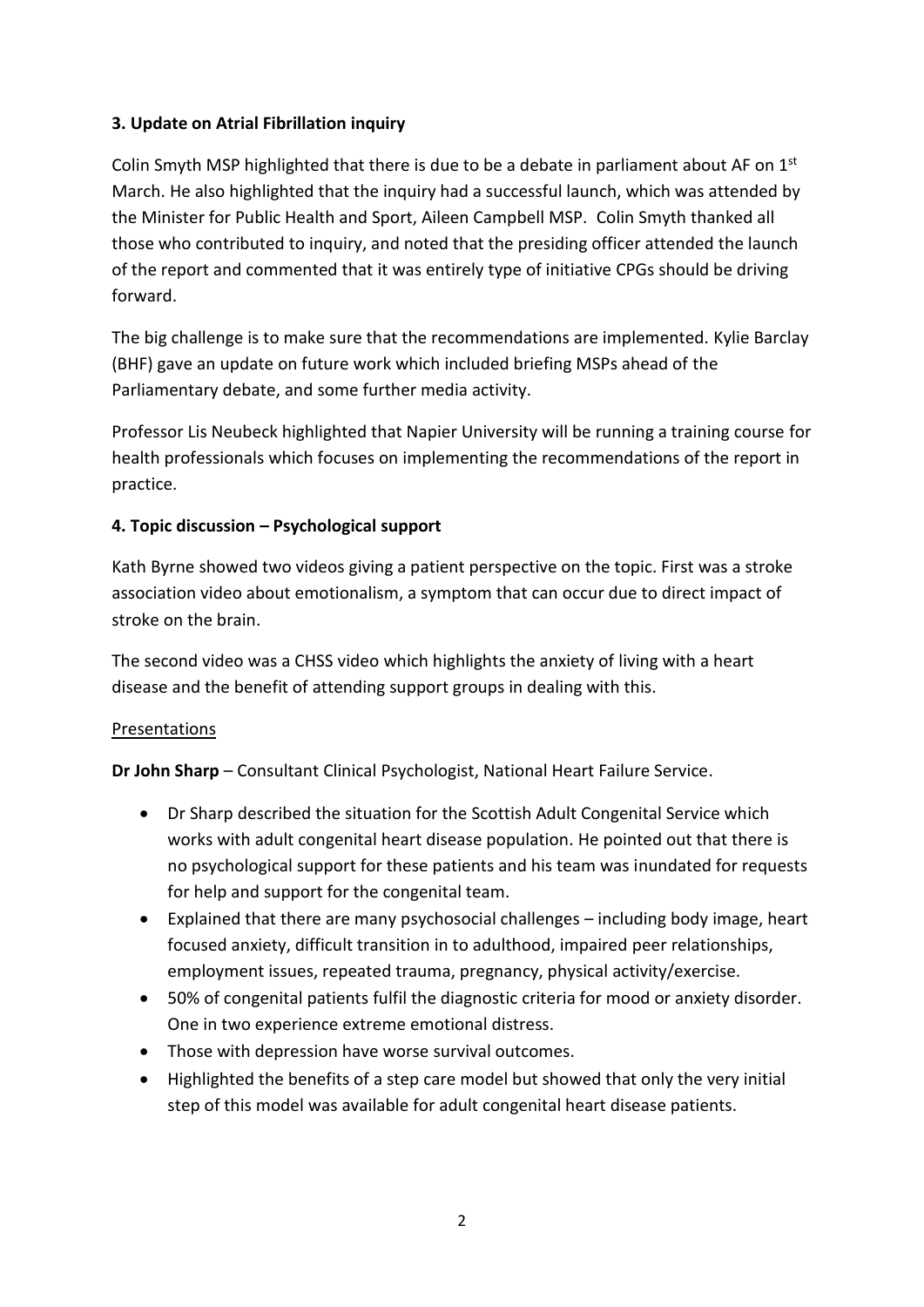- There is currently no psychologist with dedicated remit for congenital heart disease so nobody to deliver any intervention and no ability to escalate intensity of care. This results in a lack of co-ordination of care and follow up for these patients.
- Highlighted an example of how embedding psychologists within heart failure teams has transformed care. Forth valley example - through employing a 0.5FTE psychologist – the service increased the amount of patients being screened for anxiety and depression from 10% to 82%, doubled the number of those having difficulties identified and trebled those accessing psychological care.
- Dr Sharp pointed out that National Standards agree on the need for psychological support.
- As a result of a lack of psychological support for these patients there is huge unmet need and ongoing emotional distress, unmanaged risk, detrimental impact on outcomes, inequity and inequality, and failure to comply with quality standards.

#### **Dr Carolyn Deighan, Heart Manual Health Psychologist, NHS Lothian**

- Dr Deighan highlighted that core components of cardiac rehab such as health behaviour change, and psychosocial health are areas that health psychologists can help with.
- It was highlighted that Health Psychology is a relatively new field and that the title 'health psychologist' is a protected title. The work of a health psychologist involves undertaking behavioural analysis. They work in a range of areas – helping with lifestyle changes, and supporting people to better manage chronic conditions.
- Interventions which benefit from health psychologist input include illness perception questionnaire, heart manual programme, motivational interviewing, NHS Education (MAP behaviour change e-learning for staff), cardiac rehabilitation.
- Health psychologists can play a part in supporting individuals to cope emotionally before levels require more intensive therapy.

# **Dr Niall Broomfield, Consultant Clinical Psychologist, NHS Greater Glasgow & Clyde**

- Dr Broomfield's service works across nine sites in NHSGGC and see adults with confirmed stroke.
- The service is busy clinically but comparatively well off in staff levels. 50% of all territorial health boards have no dedicated stroke psychologists, although a national recommendation would be 21 FTE. Really need to challenge the level of resource, and particularly the inequity that we see across Scotland.
- 1/3 of stroke survivors will develop depression. 22% will develop clinical anxiety and 20% emotionalism. These impact on a person's rehabilitation and outcomes. They increase hospital stay length, erode quality of life and increase mortality.
- Psychological problems are the most common unmet need in stroke survivors and their carers.